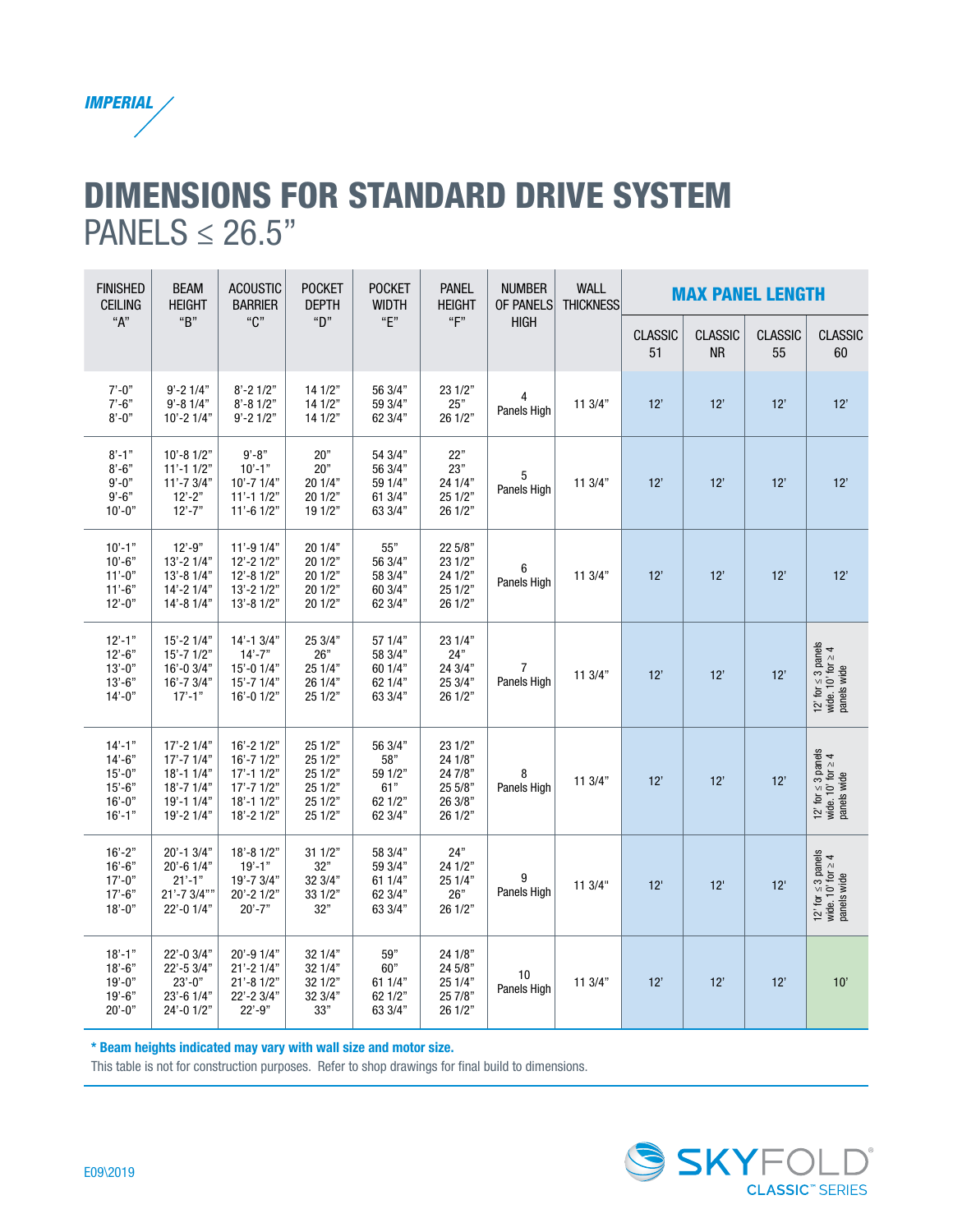

| <b>FINISHED</b><br><b>CEILING</b>                                                | <b>BEAM</b><br><b>HEIGHT</b>                                                                   | <b>ACOUSTIC</b><br><b>BARRIER</b>                                                      | <b>POCKET</b><br><b>DEPTH</b>                              | <b>POCKET</b><br><b>WIDTH</b>                                  | <b>PANEL</b><br><b>HEIGHT</b>                                   | <b>NUMBER</b><br><b>OF PANELS</b> | <b>WALL</b><br><b>THICKNESS</b> | <b>MAX PANEL LENGTH</b> |                             |                      |                      |  |  |
|----------------------------------------------------------------------------------|------------------------------------------------------------------------------------------------|----------------------------------------------------------------------------------------|------------------------------------------------------------|----------------------------------------------------------------|-----------------------------------------------------------------|-----------------------------------|---------------------------------|-------------------------|-----------------------------|----------------------|----------------------|--|--|
| "A"                                                                              | "B"                                                                                            | "C"                                                                                    | "D"                                                        | "E"<br>``F"                                                    |                                                                 | <b>HIGH</b>                       |                                 | <b>CLASSIC</b><br>51    | <b>CLASSIC</b><br><b>NR</b> | <b>CLASSIC</b><br>55 | <b>CLASSIC</b><br>60 |  |  |
| $20' - 1"$<br>$20' - 6"$<br>$21'-0$ "<br>$21'-6"$<br>$22'-0$ "                   | 24'-8 1/4"<br>$24' - 11"$<br>25'-7 1/4"<br>26'-0 3/4"<br>$26' - 61/4"$                         | $23'-3"$<br>23'-5 3/4"<br>$24'-2"$<br>$24' - 71/2"$<br>$25' - 1"$                      | 39"<br>36 3/4"<br>39"<br>38 1/2"<br>38"                    | 59 3/4"<br>60 1/4"<br>61 3/4"<br>62 3/4"<br>63 3/4"            | 24 1/2"<br>24 3/4"<br>25 1/2"<br>26"<br>26 1/2"                 | 11<br>Panels High                 | 113/4"                          | 12'                     | 12'                         | 12'                  | $8'$                 |  |  |
| $22 - 1"$<br>$22 - 6"$<br>$23 - 0$ "<br>$23 - 6"$<br>$24 - 0"$<br>$24 - 2"$      | 26'-5 3/4"<br>$26' - 11"$<br>$27' - 5"$<br>$27' - 11"$<br>$28 - 5"$<br>28'-6 1/2"              | 25'-2 1/4"<br>25'-7 1/2"<br>$26' - 11/2"$<br>26'-7 1/2"<br>$27' - 11/2"$<br>$27' - 3"$ | 37 1/4"<br>37 1/2"<br>37 1/2"<br>37 1/2"<br>37 1/2"<br>37" | 59 5/8"<br>60 1/2"<br>611/2"<br>62 1/2"<br>63 1/2"<br>63 3/4"  | 24 7/16"<br>24 7/8"<br>25 3/8"<br>25 7/8"<br>26 3/8"<br>26 1/2" | 12<br>Panels High                 | 11 3/4"                         | 12'                     | 10'                         | 10'                  | 8'                   |  |  |
| $24'-3"$<br>$24'-6"$<br>$25'-0$ "<br>$25'-6"$<br>$26'-0"$                        | 29'-2 1/2"<br>29'-5 3/4"<br>$30' - 01/4"$<br>$30' - 63/4"$<br>$31' - 11/4"$                    | $27' - 81/4"$<br>27'-11 1/2"<br>$28' - 6"$<br>29'-0 1/2"<br>$29' - 7"$                 | 42 1/4"<br>42 1/2"<br>43"<br>43 1/2"<br>44"                | 61 1/4"<br>61 3/4"<br>62 3/4"<br>63 3/4"<br>64 3/4"            | 24 3/4"<br>25"<br>25 1/2"<br>26"<br>26 1/2"                     | 13<br>Panels High                 | 11 3/4"                         | 10'                     | 10'                         | 10'                  | 8'                   |  |  |
| $26' - 1"$<br>$26' - 6"$<br>$27' - 0''$<br>$27' - 6"$<br>$28 - 0$ "<br>$28 - 2"$ | $31' - 03/4"$<br>$31' - 6"$<br>31'-11 1/4"<br>$32' - 6$ $1/4"$<br>32'-11 1/2"<br>$33' - 11/4"$ | 29'-8 1/2"<br>30'-1 3/4"<br>$30' - 7"$<br>$31'-2"$<br>$31' - 71/4"$<br>$31' - 9''$     | 43 1/2"<br>43 3/4"<br>43"<br>44"<br>43 1/4"<br>43"         | 61 1/4"<br>62"<br>62 3/4"<br>63 3/4"<br>64 1/2"<br>64 3/4"     | 24 3/4"<br>25 1/8"<br>25 1/2"<br>26"<br>26 3/8"<br>26 1/2"      | 14<br>Panels High                 | 11 3/4"                         | 10'                     | 8'                          | 8'                   | 8'                   |  |  |
| $28 - 3"$<br>$28' - 6"$<br>$29' - 0''$<br>$29' - 6"$<br>$30'-0$ "                | $33' - 83/4"$<br>$34' - 0''$<br>$34' - 71/2"$<br>34'-11 1/4"<br>$35' - 63/4"$                  | $32' - 21/2"$<br>32'-6 1/4"<br>33'-1 3/4"<br>$33' - 51/2"$<br>$34' - 1"$               | 48 1/2"<br>49 1/4"<br>50 3/4"<br>48 1/2"<br>50"            | 61 3/4"<br>62 1/4"<br>63 1/4"<br>63 3/4"<br>64 3/4"            | 25"<br>25 1/4"<br>25 3/4"<br>26"<br>26 1/2"                     | 15<br>Panels High                 | 113/4"                          | 10'                     | 8'                          | 8'                   | N/A                  |  |  |
| $30' - 1"$<br>$30'-6"$<br>$31' - 0''$<br>$31' - 6"$<br>$32 - 0$ "<br>$32 - 2"$   | $35' - 9"$<br>$36' - 2"$<br>$36' - 8"$<br>$37' - 2"$<br>$37' - 8"$<br>37'-10"                  | $34' - 2"$<br>$34' - 7''$<br>$35' - 1"$<br>$35' - 7"$<br>$36' - 1"$<br>$36' - 3"$      | 49"<br>49"<br>49"<br>49"<br>49"<br>49"                     | 61 5/8"<br>62 1/4"<br>63"<br>63 3/4"<br>64 1/2"<br>64 3/4"     | 24 15/16"<br>25 1/4"<br>25 5/8"<br>26"<br>26 3/8"<br>26 1/2"    | 16<br>Panels High                 | 113/4"                          | 8'                      | 8'                          | 8'                   | N/A                  |  |  |
| $32' - 3"$<br>$32'-6"$<br>$33'-0$ "<br>$33'-6"$<br>$34' - 0''$<br>$34'-2"$       | $38' - 51/2"$<br>38'-9 3/4"<br>$39' - 2"$<br>39'-6 1/4"<br>40'-2 3/4"<br>$40' - 23/4"$         | 36'-9 3/4"<br>$37' - 2"$<br>37'-6 1/4"<br>37'-10 1/2"<br>$38' - 7"$<br>$38' - 7"$      | 55 3/4"<br>57"<br>55 1/4"<br>53 1/2"<br>56"<br>54"         | 62 1/4"<br>62 3/4"<br>63 1/4"<br>63 3/4"<br>64 3/4"<br>64 3/4" | 25 1/4"<br>25 1/2"<br>25 3/4"<br>26"<br>26 1/2"<br>26 1/2"      | 17<br>Panels High                 | 11 3/4"                         | 8'                      | 8'                          | 8'                   | N/A                  |  |  |
| $34' - 3"$<br>$34' - 6"$<br>$35'-0$ "<br>$35'-6"$<br>$36'-0$ "                   | 40'-5 1/2"<br>$40' - 10"$<br>41'-4 3/4"<br>41'-9 1/4"<br>$42 - 4"$                             | 38'-8 1/4"<br>39'-0 3/4"<br>39'-7 1/2"<br>$40'-0$ "<br>40'-6 3/4"                      | 53 1/4"<br>54 3/4"<br>55 1/2"<br>54"<br>54 3/4"            | 62"<br>62 1/2"<br>63 1/4"<br>63 3/4"<br>64 1/2"                | 25 1/8"<br>25 3/8"<br>25 3/4"<br>26"<br>26 3/8"                 | 18<br>Panels High                 | 11.3/4"                         | 8'                      | 7'                          | 7'                   | N/A                  |  |  |

\* Beam heights indicated may vary with wall size and motor size.

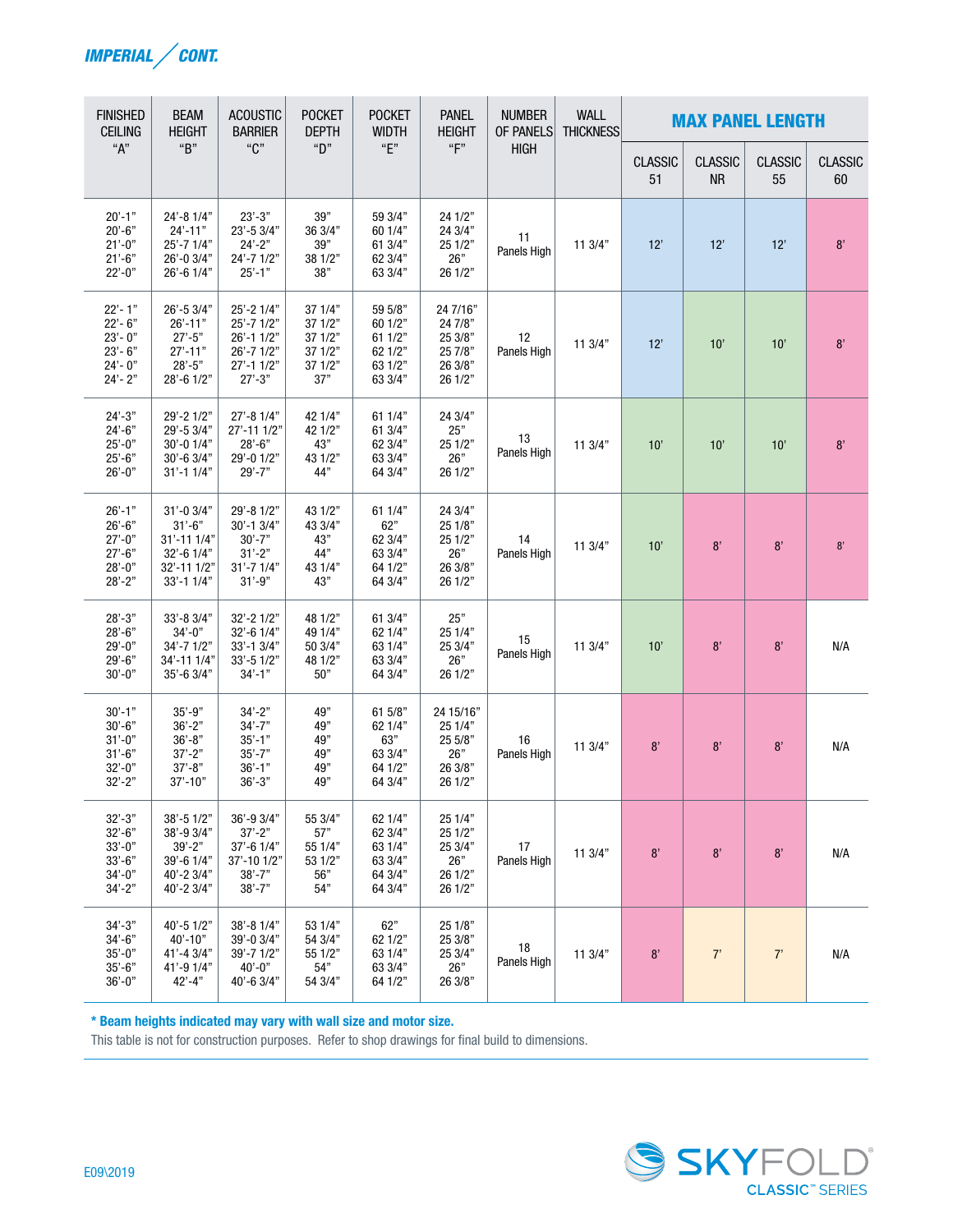

## DIMENSIONS FOR STANDARD DRIVE SYSTEM PANELS  $\leq 673$ mm

| <b>FINISHED</b><br><b>CEILING</b>                                                                    | <b>BEAM</b><br><b>HEIGHT</b>                                                                         | <b>ACOUSTIC</b><br><b>BARRIER</b>                                                                    | <b>POCKET</b><br><b>DEPTH</b>                                                           | <b>POCKET</b><br><b>WIDTH</b>                                                                        | <b>PANEL</b><br><b>HEIGHT</b>                                                           | <b>NUMBER</b><br><b>OF PANELS</b> | <b>WALL</b><br><b>THICKNESS</b> | <b>MAX PANEL LENGTH</b> |                              |                      |                                                                                                                            |
|------------------------------------------------------------------------------------------------------|------------------------------------------------------------------------------------------------------|------------------------------------------------------------------------------------------------------|-----------------------------------------------------------------------------------------|------------------------------------------------------------------------------------------------------|-----------------------------------------------------------------------------------------|-----------------------------------|---------------------------------|-------------------------|------------------------------|----------------------|----------------------------------------------------------------------------------------------------------------------------|
| "A"                                                                                                  | "B"                                                                                                  | "C"                                                                                                  | "D"                                                                                     | "E"                                                                                                  | ``F"                                                                                    | <b>HIGH</b>                       |                                 | <b>CLASSIC</b><br>51    | <b>CLASSIC</b><br><b>NRC</b> | <b>CLASSIC</b><br>55 | <b>CLASSIC</b><br>60                                                                                                       |
| 2150<br>2200<br>2250<br>2300<br>2350<br>2400<br>2440                                                 | 2855<br>2895<br>2955<br>3005<br>3055<br>3105<br>3130                                                 | 2530<br>2575<br>2630<br>2680<br>2730<br>2785<br>2810                                                 | 380<br>375<br>380<br>380<br>380<br>385<br>370                                           | 1455<br>1480<br>1505<br>1530<br>1555<br>1585<br>1595                                                 | 603<br>614<br>629<br>641<br>654<br>667<br>673                                           | 4<br>Panels High                  | 300                             | 3655                    | 3655                         | 3655                 | 3655                                                                                                                       |
| 2450<br>2500<br>2550<br>2600<br>2650<br>2700<br>2750<br>2800<br>2850<br>2900<br>2950<br>3000<br>3050 | 3275<br>3325<br>3370<br>3420<br>3465<br>3515<br>3570<br>3615<br>3670<br>3720<br>3770<br>3825<br>3860 | 2930<br>2980<br>3025<br>3075<br>3125<br>3170<br>3225<br>3275<br>3330<br>3375<br>3425<br>3480<br>3520 | 505<br>505<br>500<br>500<br>500<br>495<br>500<br>500<br>505<br>500<br>505<br>505<br>495 | 1385<br>1405<br>1425<br>1445<br>1460<br>1480<br>1505<br>1520<br>1545<br>1565<br>1585<br>1605<br>1620 | 556<br>565<br>575<br>584<br>594<br>603<br>614<br>624<br>635<br>645<br>655<br>665<br>673 | 5<br>Panels High                  | 300                             | 3655                    | 3655                         | 3655                 | 3655                                                                                                                       |
| 3075<br>3200<br>3350<br>3500<br>3650<br>3660                                                         | 3915<br>4045<br>4200<br>4350<br>4505<br>4505                                                         | 3590<br>3725<br>3875<br>4030<br>4180<br>4180                                                         | 515<br>525<br>525<br>530<br>530<br>520                                                  | 1400<br>1445<br>1495<br>1545<br>1595<br>1595                                                         | 575<br>597<br>622<br>648<br>673<br>673                                                  | 6<br>Panels High                  | 300                             | 3655                    | 3655                         | 3655                 | 3655                                                                                                                       |
| 3680<br>3800<br>3950<br>4100<br>4250<br>4265                                                         | 4635<br>4755<br>4910<br>5065<br>5210<br>5235                                                         | 4290<br>4415<br>4570<br>4725<br>4870<br>4890                                                         | 635<br>640<br>645<br>650<br>645<br>650                                                  | 1450<br>1485<br>1530<br>1575<br>1615<br>1620                                                         | 587<br>605<br>627<br>649<br>670<br>673                                                  | 7<br>Panels High                  | 300                             | 3655                    | 3655                         | 3655                 | 3655 for $\leq$ 3<br>panels wide,<br>3050 for $\geq$ 4<br>panels wide                                                      |
| 4295<br>4400<br>4550<br>4700<br>4850<br>4900                                                         | 5265<br>5365<br>5520<br>5670<br>5825<br>5875                                                         | 4940<br>5045<br>5195<br>5350<br>5500<br>5550                                                         | 645<br>645<br>645<br>650<br>650<br>650                                                  | 1445<br>1470<br>1505<br>1545<br>1585<br>1595                                                         | 597<br>610<br>629<br>648<br>667<br>673                                                  | 8<br>Panels High                  | 300                             | 3655                    | 3655                         | 3655                 | 3655 for $\leq 3$<br>panels wide,<br>3050 for $\geq 4$<br>panels wide                                                      |
| 4930<br>5000<br>5150<br>5300<br>5450<br>5485                                                         | 6155<br>6230<br>6385<br>6530<br>6685<br>6715                                                         | 5720<br>5790<br>5945<br>6090<br>6245<br>6275                                                         | 815<br>815<br>820<br>815<br>820<br>815                                                  | 1495<br>1515<br>1550<br>1580<br>1615<br>1620                                                         | 611<br>619<br>637<br>652<br>670<br>673                                                  | 9<br>Panels High                  | 300                             | 3655                    | 3655                         | 3655                 | $\frac{3655 \text{ for } \leq 3}{3050 \text{ for } \geq 4}$<br>$\frac{3050 \text{ for } \geq 4}{2050 \text{ for } \geq 4}$ |
| 5510<br>5600<br>5750<br>5900<br>6050<br>6095                                                         | 6725<br>6820<br>6965<br>7125<br>7265<br>7330                                                         | 6330<br>6430<br>6570<br>6730<br>6870<br>6935                                                         | 820<br>830<br>820<br>830<br>820<br>840                                                  | 1500<br>1520<br>1550<br>1580<br>1610<br>1620                                                         | 613<br>622<br>637<br>652<br>667<br>673                                                  | 10<br>Panels High                 | 300                             | 3655                    | 3655                         | 3655                 | 3050                                                                                                                       |

\* Beam heights indicated may vary with wall size and motor size.

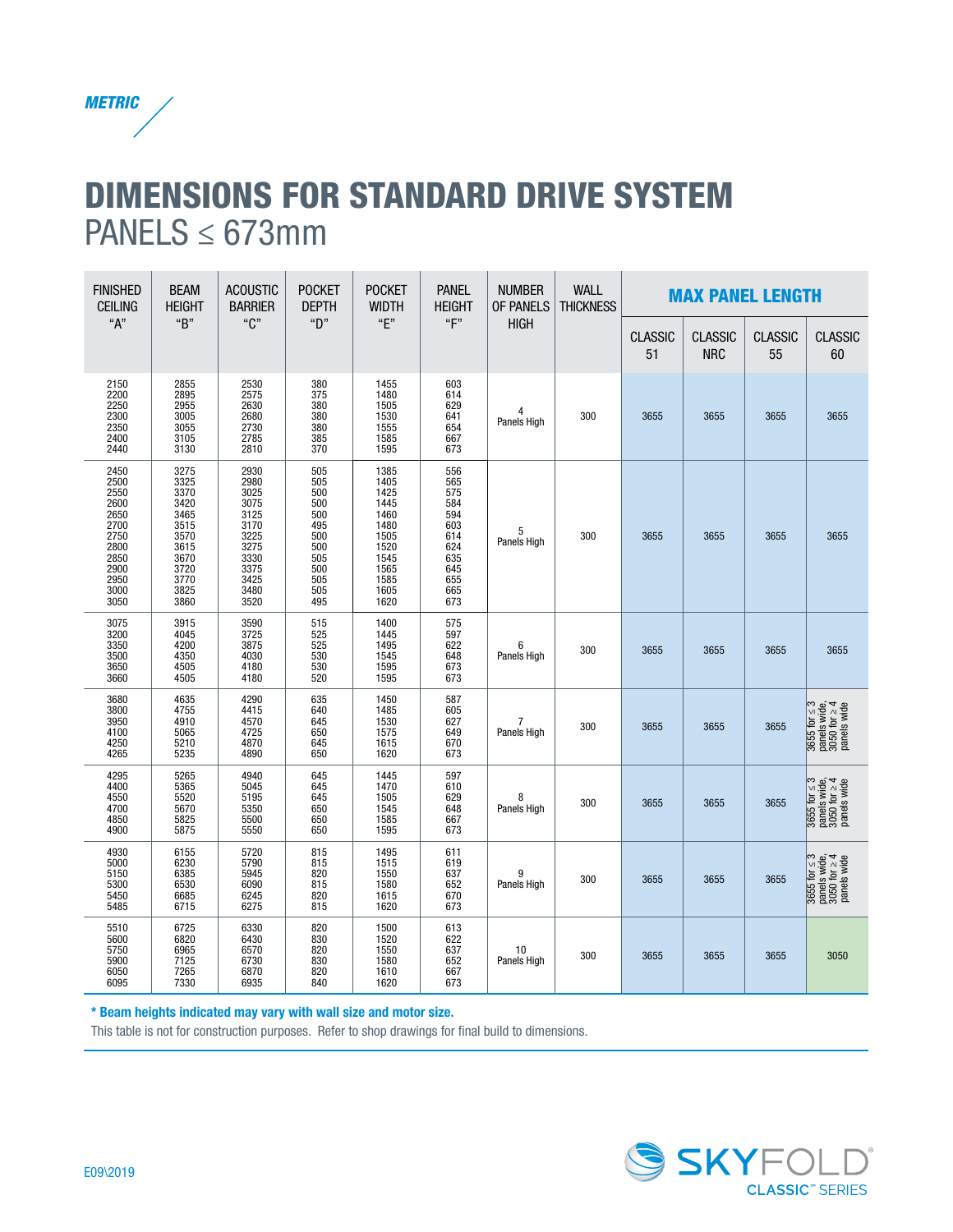

| <b>FINISHED</b><br><b>CEILING</b>                    | <b>BEAM</b><br><b>HEIGHT</b>                       | <b>ACOUSTIC</b><br><b>BARRIER</b>                  | <b>POCKET</b><br><b>DEPTH</b>                | <b>POCKET</b><br><b>WIDTH</b>                | <b>PANEL</b><br><b>HEIGHT</b>                 | <b>NUMBER</b><br><b>OF PANELS</b> | <b>WALL</b><br><b>THICKNESS</b> | <b>MAX PANEL LENGTH</b> |                              |                      |                      |
|------------------------------------------------------|----------------------------------------------------|----------------------------------------------------|----------------------------------------------|----------------------------------------------|-----------------------------------------------|-----------------------------------|---------------------------------|-------------------------|------------------------------|----------------------|----------------------|
| "A"                                                  | "B"                                                | "C"                                                | "D"                                          | "E"                                          | $\mathbf{F}^n$                                | <b>HIGH</b>                       |                                 | <b>CLASSIC</b><br>51    | <b>CLASSIC</b><br><b>NRC</b> | <b>CLASSIC</b><br>55 | <b>CLASSIC</b><br>60 |
| 6120<br>6200<br>6350<br>6500<br>6650<br>6705         | 7525<br>7560<br>7720<br>7860<br>8015<br>8085       | 7090<br>7125<br>7280<br>7420<br>7575<br>7645       | 995<br>950<br>955<br>945<br>950<br>965       | 1520<br>1525<br>1555<br>1580<br>1610<br>1620 | 622<br>625<br>640<br>652<br>667<br>673        | 11<br>Panels High                 | 300                             | 3655                    | 3655                         | 3655                 | 2440                 |
| 6730<br>6800<br>6950<br>7100<br>7250<br>7365         | 8070<br>8150<br>8300<br>8455<br>8605<br>8700       | 7680<br>7755<br>7905<br>8060<br>8210<br>8305       | 950<br>955<br>955<br>960<br>960<br>940       | 1515<br>1530<br>1555<br>1580<br>1605<br>1620 | 621<br>627<br>640<br>652<br>665<br>673        | 12<br>Panels High                 | 300                             | 3655                    | 3050                         | 3050                 | 2440                 |
| 7400<br>7550<br>7700<br>7850<br>7925                 | 8925<br>9070<br>9235<br>9380<br>9480               | 8460<br>8605<br>8770<br>8915<br>9020               | 1085<br>1080<br>1095<br>1090<br>1120         | 1560<br>1585<br>1610<br>1630<br>1645         | 630<br>641<br>654<br>665<br>673               | 13<br>Panels High                 | 300                             | 3050                    | 3050                         | 3050                 | 2440                 |
| 7950<br>8000<br>8150<br>8300<br>8300<br>8450<br>8585 | 9470<br>9515<br>9670<br>9825<br>9980<br>10090      | 9055<br>9100<br>9255<br>9410<br>9570<br>9680       | 1105<br>1100<br>1105<br>1110<br>1120<br>1095 | 1555<br>1565<br>1585<br>1610<br>1630<br>1645 | 629<br>632<br>643<br>643<br>654<br>665<br>673 | 14<br>Panels High                 | 300                             | 3050                    | 2440                         | 2440                 | 2440                 |
| 8600<br>8750<br>8900<br>9050<br>9145                 | 10270<br>10410<br>10555<br>10720<br>10840          | 9820<br>9960<br>10105<br>10270<br>10390            | 1245<br>1235<br>1230<br>1245<br>1270         | 1570<br>1590<br>1610<br>1630<br>1645         | 635<br>645<br>654<br>665<br>673               | 15<br>Panels High                 | 300                             | 3050                    | 2440                         | 2440                 | N/A                  |
| 9170<br>9200<br>9350<br>9500<br>9650<br>9800         | 10900<br>10925<br>11075<br>11230<br>11380<br>11535 | 10415<br>10440<br>10595<br>10745<br>10900<br>11050 | 1245<br>1240<br>1245<br>1245<br>1250<br>1250 | 1565<br>1570<br>1590<br>1610<br>1625<br>1645 | 633<br>635<br>645<br>654<br>664<br>673        | 16<br>Panels High                 | 300                             | 2440                    | 2440                         | 2440                 | N/A                  |
| 9830<br>9950<br>10100<br>10250<br>10400<br>10415     | 11725<br>11805<br>11940<br>12100<br>12265<br>12265 | 11220<br>11305<br>11440<br>11600<br>11760<br>11760 | 1415<br>1380<br>1365<br>1375<br>1385<br>1370 | 1585<br>1590<br>1610<br>1625<br>1645<br>1645 | 641<br>646<br>654<br>$\frac{664}{673}$<br>673 | 17<br>Panels High                 | 300                             | 2440                    | 2440                         | 2440                 | N/A                  |
| 10440<br>10550<br>10700<br>10850<br>10975<br>11000   | 12335<br>12475<br>12620<br>12620<br>12760<br>12960 | 11795<br>11935<br>12080<br>12220<br>12365<br>12420 | 1355<br>1385<br>1380<br>1370<br>1390<br>1420 | 1575<br>1590<br>1610<br>1625<br>1640<br>1645 | 638<br>646<br>$654$<br>$662$<br>670<br>673    | 18<br>Panels High                 | 300                             | 2440                    | 2135                         | 2135                 | N/A                  |

### \* Beam heights indicated may vary with wall size and motor size.

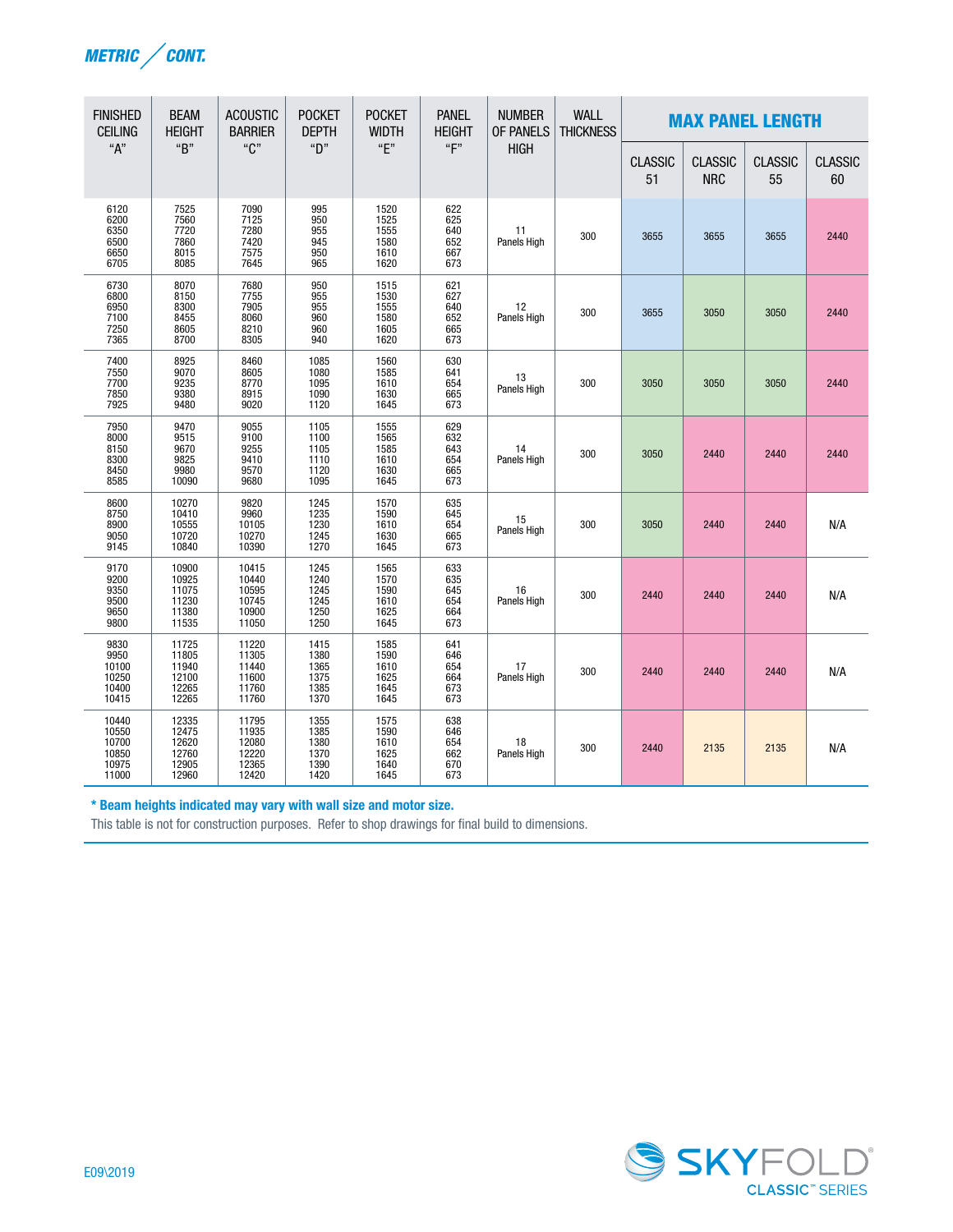

# DIMENSIONS FOR MICRO DRIVE SYSTEM 4 Panels High

| <b>FINISHED</b><br><b>CEILING</b><br>"А" | <b>BEAM</b><br><b>HEIGHT</b><br>"B" | <b>ACOUSTIC</b><br><b>BARRIER</b><br>"C" | <b>POCKET</b><br><b>DEPTH</b><br>"D" | <b>POCKET</b><br><b>WIDTH</b><br>"E" | <b>PANEL</b><br><b>HEIGHT</b><br>"F" | <b>WALL</b><br><b>THICKNESS</b> |
|------------------------------------------|-------------------------------------|------------------------------------------|--------------------------------------|--------------------------------------|--------------------------------------|---------------------------------|
| $7' - 0''$                               | $8' - 111/4"$                       | $8' - 21/4"$                             | 141/4"                               | 56 5/8"                              | 23 7/16"                             | 113/4"                          |
| $7' - 1''$                               | $9' - 0$ 1/4"                       | $8' - 31/4"$                             | 141/4"                               | 57 1/8"                              | 23 11/16"                            | 113/4"                          |
| $7' - 2"$                                | $9' - 11/4"$                        | $8' - 41/4"$                             | 14 1/4"                              | 57 5/8"                              | 23 15/16"                            | 113/4"                          |
| $7' - 3"$                                | $9' - 21/4"$                        | $8' - 51/4"$                             | 141/4"                               | 58 1/8"                              | 24 3/16"                             | 113/4"                          |
| $7' - 4"$                                | $9' - 31/4"$                        | $8' - 61/4"$                             | 141/4"                               | 58 5/8"                              | 24 7/16"                             | 113/4"                          |
| $7' - 5"$                                | $9' - 41/4"$                        | $8' - 71/4"$                             | 141/4"                               | 59 1/8"                              | 24 11/16"                            | 113/4"                          |
| $7' - 6"$                                | $9' - 51/4"$                        | $8' - 81/4"$                             | 141/4"                               | 59 5/8"                              | 24 15/16"                            | 113/4"                          |
| $7' - 7"$                                | $9' - 61/4"$                        | $8' - 91/4"$                             | 141/4"                               | 60 1/8"                              | 25 3/16"                             | 113/4"                          |
| $7' - 8"$                                | $9' - 71/4"$                        | $8' - 101/4"$                            | 141/4"                               | 60 5/8"                              | 25 7/16"                             | 113/4"                          |
| $7' - 9''$                               | $9' - 81/4"$                        | $8' - 111/4"$                            | 141/4"                               | 611/8"                               | 25 11/16"                            | 113/4"                          |
| $7' - 10"$                               | $9' - 91/4"$                        | $9' - 0$ $1/4"$                          | 141/4"                               | 61 5/8"                              | 25 15/16"                            | 11.3/4"                         |
| $7' - 11"$                               | $9' - 101/4"$                       | $9' - 11/4"$                             | 141/4"                               | 62 1/8"                              | 26 3/16"                             | 113/4"                          |
| $8 - 0$ "                                | $9' - 111/4"$                       | $9' - 21/4"$                             | 141/4"                               | 62 5/8"                              | 26 7/16"                             | 113/4"                          |
| $8 - 1"$                                 | $10' - 01/4"$                       | $9' - 31/4"$                             | 141/4"                               | 63 1/8"                              | 26 11/16"                            | 113/4"                          |
| $8 - 2"$                                 | $10' - 11/4"$                       | $9' - 41/4"$                             | 141/4"                               | 63 5/8"                              | 26 15/16"                            | 113/4"                          |
| $8 - 3"$                                 | $10' - 21/4"$                       | $9' - 51/4"$                             | 141/4"                               | 64 1/8"                              | 27 3/16"                             | 113/4"                          |
| $8 - 4"$                                 | $10' - 31/4"$                       | $9' - 6$ 1/4"                            | 141/4"                               | 64 5/8"                              | 27 7/16"                             | 113/4"                          |
| $8 - 5"$                                 | $10' - 41/4"$                       | $9' - 71/4"$                             | 141/4"                               | 65 1/8"                              | 27 11/16"                            | 113/4"                          |
| $8' - 6"$                                | $10' - 51/4"$                       | $9' - 81/4"$                             | 14 1/4"                              | 65 5/8"                              | 27 15/16"                            | 113/4"                          |
| $8 - 7"$                                 | $10' - 61/4"$                       | $9' - 91/4"$                             | 141/4"                               | 66 1/8"                              | 28 3/16"                             | 113/4"                          |
| $8 - 8"$                                 | $10' - 71/4"$                       | $9' - 101/4"$                            | 141/4"                               | 66 5/8"                              | 28 7/16"                             | 113/4"                          |
| $8 - 9"$                                 | $10' - 81/4"$                       | $9' - 111/4"$                            | 141/4"                               | 671/8"                               | 28 11/16"                            | 113/4"                          |
| $8' - 10''$                              | $10' - 91/4"$                       | $10' - 01/4"$                            | 141/4"                               | 67 5/8"                              | 28 15/16"                            | 113/4"                          |
| $8'$ - 11"                               | $10'$ - 10 1/4"                     | $10' - 11/4"$                            | 141/4"                               | 68 1/8"                              | 29.3/16"                             | 113/4"                          |
| $9' - 0''$                               | $10' - 111/4"$                      | $10' - 21/4"$                            | 141/4"                               | 68 5/8"                              | 29 7/16"                             | 113/4"                          |

Walls ranging in length from 11'-10" long to 36'-0" long.

Walls greater than 24'-0" long - add an additional 1" onto the beam & hanger adjustment.

#### \* Beam heights indicated may vary with wall size and motor size.